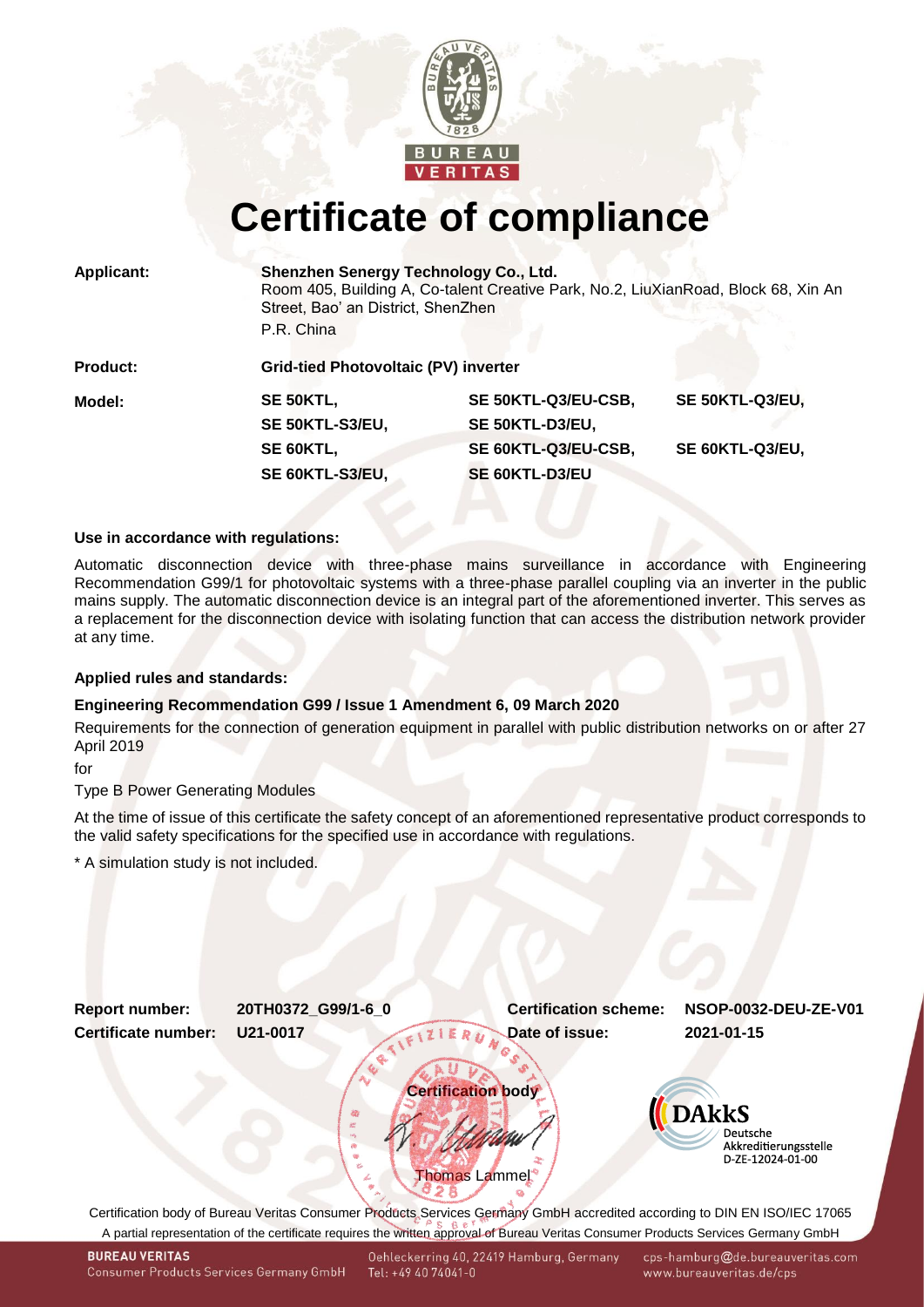

**Extract from test report according to the Engineering Recommendation G99** Nr. [20TH0372\\_G99/1-6](#page-0-1)\_0

| Type Approval and declaration of compliance with the requirements of Engineering Recommendation G99 |                                                                                                                                                                                 |                    |  |                |  |  |  |
|-----------------------------------------------------------------------------------------------------|---------------------------------------------------------------------------------------------------------------------------------------------------------------------------------|--------------------|--|----------------|--|--|--|
| <b>Details of Power Generating Modules</b>                                                          |                                                                                                                                                                                 |                    |  |                |  |  |  |
| <b>Manufacturer / Reference:</b>                                                                    | Shenzhen Senergy Technology Co., Ltd.<br>Room 405, Building A, Co-talent Creative Park, No.2, LiuXianRoad, Block 68, Xin An<br>Street, Bao' an District, ShenZhen<br>P.R. China |                    |  |                |  |  |  |
| <b>Technology Type:</b>                                                                             | Photovoltaic inverter                                                                                                                                                           |                    |  |                |  |  |  |
| <b>Software version:</b>                                                                            | 600101 or higher                                                                                                                                                                |                    |  |                |  |  |  |
| <b>Measurement period:</b>                                                                          | 2020-03-02 - 2021-01-11                                                                                                                                                         |                    |  |                |  |  |  |
| Unit / Type:                                                                                        | <b>SE 50KTL</b>                                                                                                                                                                 | SE 50KTL-Q3/EU-CSB |  | SE 50KTL-Q3/EU |  |  |  |
| Input DC voltage range [V] :                                                                        |                                                                                                                                                                                 | 200-1100           |  |                |  |  |  |
| Full-Load MPP DC voltage range [V]  :                                                               | 540-850                                                                                                                                                                         | 540-800            |  | 540-800        |  |  |  |
| Input DC current [A]:                                                                               | max. 33 / 33 / 22 / 22                                                                                                                                                          |                    |  |                |  |  |  |
| Nominal output AC voltage [V] :                                                                     | 400, $3 - + N + PE$ ; 50 Hz                                                                                                                                                     |                    |  |                |  |  |  |
| Max. output AC current [A]:                                                                         | 83,0                                                                                                                                                                            |                    |  |                |  |  |  |
| Nominal active output power [kW]:                                                                   | 50,0                                                                                                                                                                            |                    |  |                |  |  |  |
| Max. apparent output power [kVA] :                                                                  | 55,0                                                                                                                                                                            |                    |  |                |  |  |  |
| Unit / Type:                                                                                        | SE 50KTL-S3/EU                                                                                                                                                                  |                    |  | SE 50KTL-D3/EU |  |  |  |
| Input DC voltage range [V] :                                                                        | 200-1100                                                                                                                                                                        |                    |  |                |  |  |  |
| Full-Load MPP DC voltage range [V]  :                                                               | 540-800                                                                                                                                                                         |                    |  |                |  |  |  |
| Input DC current [A]:                                                                               | max. 110                                                                                                                                                                        |                    |  | max. 55 / 55   |  |  |  |
| Nominal output AC voltage [V] :                                                                     | 400, $3 - + N + PE$ ; 50 Hz                                                                                                                                                     |                    |  |                |  |  |  |
| Max. output AC current [A]:                                                                         | 83,0                                                                                                                                                                            |                    |  |                |  |  |  |
| Nominal active output power [kW]:                                                                   | 50,0                                                                                                                                                                            |                    |  |                |  |  |  |
| Max. apparent output power [kVA] :                                                                  | 55,0                                                                                                                                                                            |                    |  |                |  |  |  |
| Unit / Type:                                                                                        | <b>SE 60KTL</b>                                                                                                                                                                 | SE 60KTL-Q3/EU-CSB |  | SE 60KTL-Q3/EU |  |  |  |
| Input DC voltage range [V] :                                                                        |                                                                                                                                                                                 | 200-1100           |  |                |  |  |  |
| Full-Load MPP DC voltage range [V] :                                                                | 540-850                                                                                                                                                                         | 540-800            |  | 540-800        |  |  |  |
| Input DC current [A]                                                                                | max. 33 / 33 / 33 / 33                                                                                                                                                          |                    |  |                |  |  |  |
| Nominal output AC voltage [V] :                                                                     | 400, $3 - + N + PE$ ; 50 Hz                                                                                                                                                     |                    |  |                |  |  |  |
| Max. output AC current [A]:                                                                         | 92,0                                                                                                                                                                            |                    |  |                |  |  |  |
| Nominal active output power [kW]:                                                                   | 60,0                                                                                                                                                                            |                    |  |                |  |  |  |
| Max. apparent output power [kVA] :                                                                  | 66,0                                                                                                                                                                            |                    |  |                |  |  |  |
| Unit / Type:                                                                                        | SE 60KTL-S3/EU                                                                                                                                                                  |                    |  | SE 60KTL-D3/EU |  |  |  |
| Input DC voltage range [V] :                                                                        | 200-1100                                                                                                                                                                        |                    |  |                |  |  |  |
| Full-Load MPP DC voltage range [V] :                                                                | 540-800                                                                                                                                                                         |                    |  |                |  |  |  |
| Input DC current [A]                                                                                | max. 132<br>max. 66 / 66                                                                                                                                                        |                    |  |                |  |  |  |
| Nominal output AC voltage [V] :                                                                     | 400, $3 - + N + PE$ ; 50 Hz                                                                                                                                                     |                    |  |                |  |  |  |
| Max. output AC current [A]:                                                                         | 92,0                                                                                                                                                                            |                    |  |                |  |  |  |
| Nominal active output power [kW]:                                                                   | 60,0                                                                                                                                                                            |                    |  |                |  |  |  |
| Max. apparent output power [kVA] :                                                                  | 66,0                                                                                                                                                                            |                    |  |                |  |  |  |